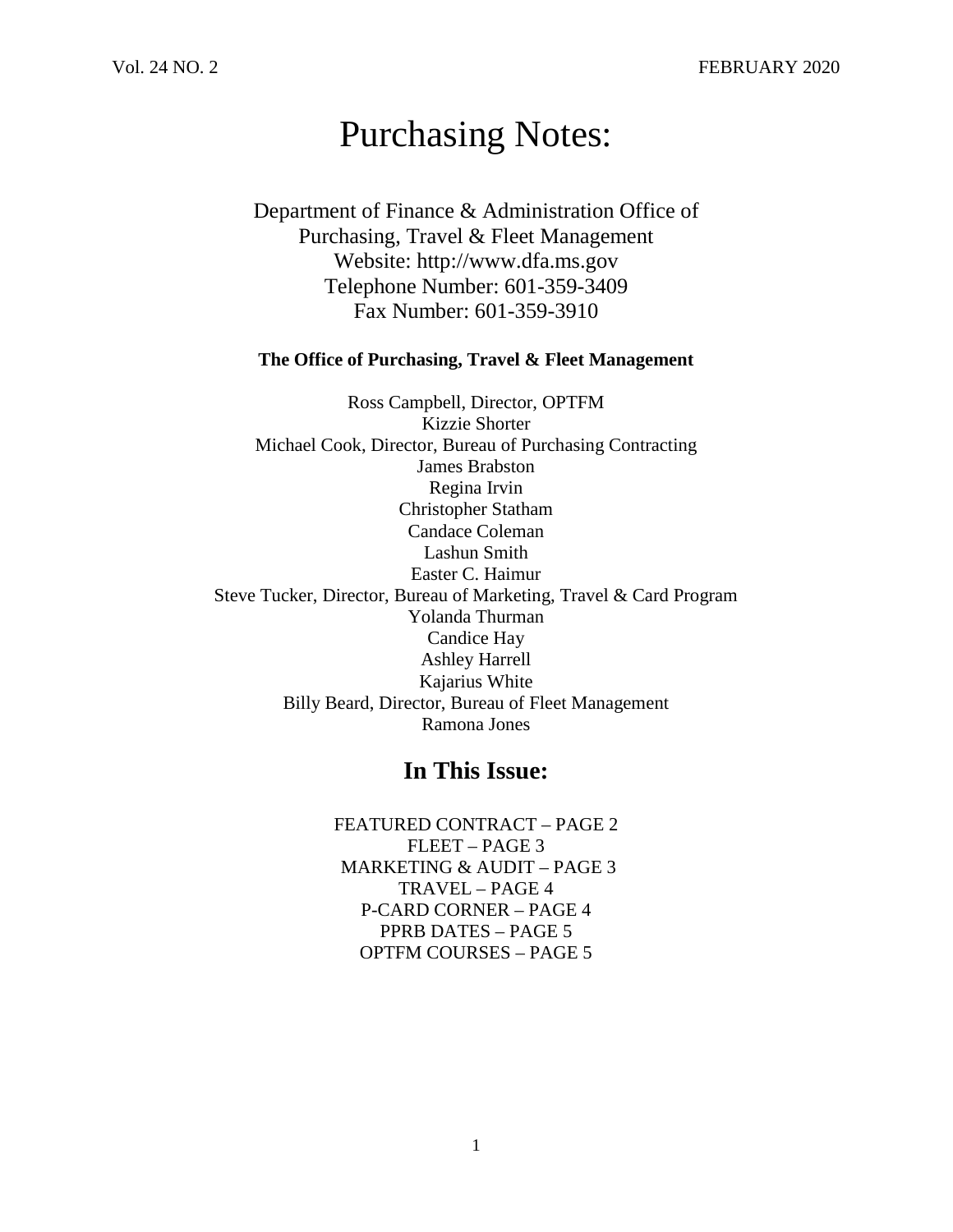# **Featured Contract**

# Competitive Bid Contract – Office Supplies

**Commodity:** Office Supplies

**Type of contract:** Competitive

**Contract Dates:** November 1, 2019- October 31, 2020. New award. This is the first contract period for this contract. Barefield Workplace Solutions won the award and a new competitive contract went into effect on 11/1/19 after it had been competitively bid and awarded to the lowest bidder meeting specifications.

**Vendors on Contract:** Barefield Workplace Solutions

**State Contract Number:** 8200048765, Barefield Workplace Solutions

**Smart Contract Number:** 1130-20-C-SWCT-00129-V001, Barefield Workplace Solutions

**Vendors:** Barefield Workplace Solutions Prime Supplier; Supplier ID#(3100000809). Contract and ordering information can be found on the last page of attachment, Barefield Office Supplies 11012019.

**Contract Analyst:** James Brabston, James.Brabston@dfa.ms.gov

Remember State Agencies *must* use OPTFM competitive bid contracts and governing authorities may use OPTFM competitive bids contracts.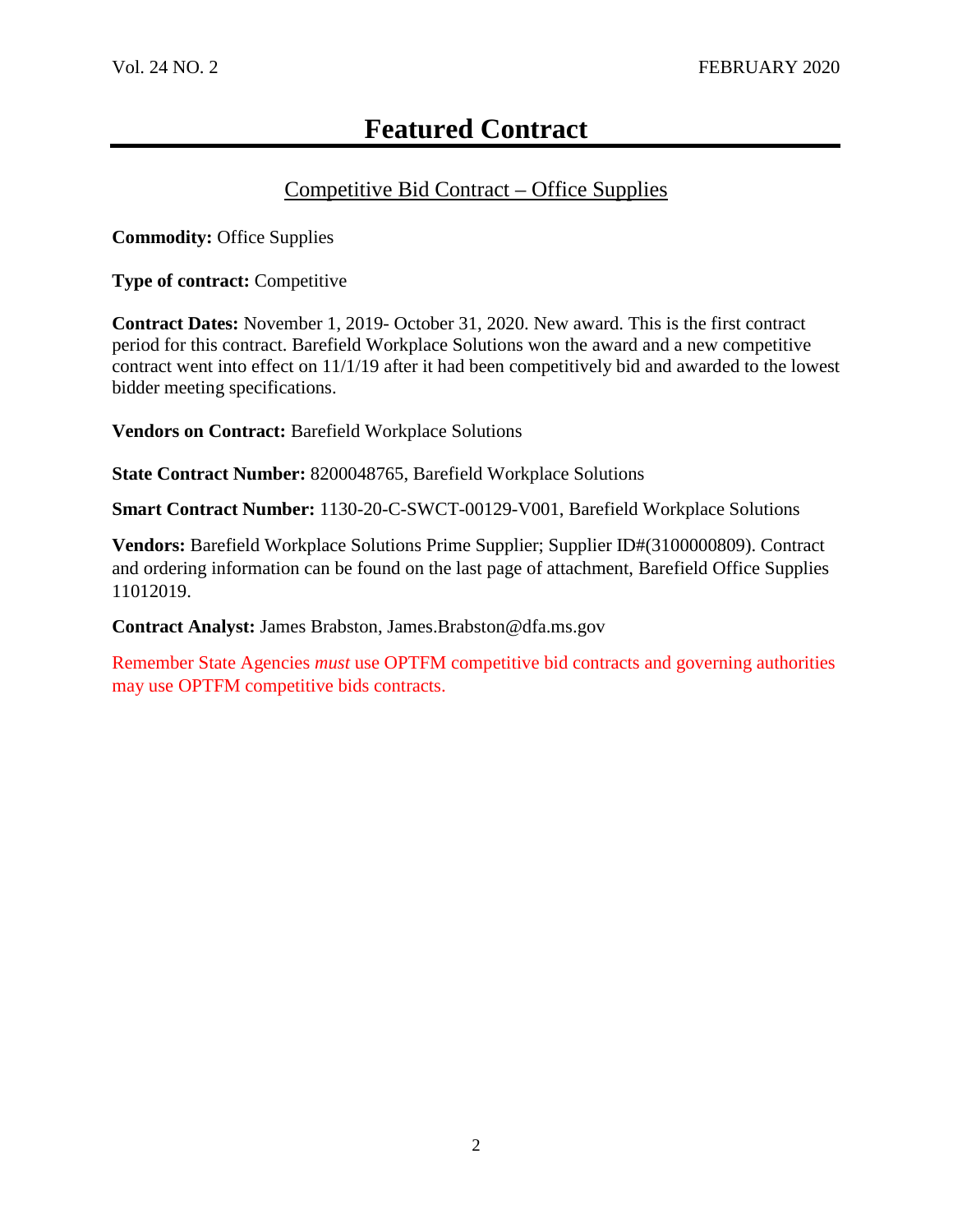# **Fleet Purchasing Notes from BFM**

## A few reminders from Bureau of Fleet Management

#### **Vehicle Use Agreements (Appendix B, Form UA-1 10/18):**

It is not necessary for State of Mississippi agencies to submit the Vehicle Use Agreement, (Appendix B, Form UA-1 10/18) found on the website and in the Fleet Manual to BFM, Bureau of Fleet Management. These forms can be retained and filed within the agency. The form must still be updated annually by January 15th. If you have any questions, please feel free to contact BFM at 601-359-3409.

## **Cancellation of Vehicle Purchase Orders in MAGIC:**

When canceling fleet/vehicle purchase orders in MAGIC, please remember to also contact the Dealer directly to verify the cancellation. The cancellation in MAGIC is not automatically sent to the dealer and may result in the vehicle being ordered and delivered to the agency anyway. Please communicate with the dealer any modifications made to your vehicle request.

## **Planning to use Fuel Man out of State?:**

Please be sure to contact Fuel Man at least a week prior to traveling outside of the State to ensure that the Fuel card is opened for out of state usage. Upon your return, you will also need to contact Fuel Man so that card can be closed for out of state usage. If you have any questions, please contact Fuel Man at 601-636-8518.

We have just been notified that the Dodge Ram 1500 DS Quad (Extended) Cab and Crew Cab trucks that are on state contract will cease being produced on March 31,2020. Production will be down for 14 weeks while the factory goes through retooling. Production will resume in July, however expect a slow ramp up until normal production volume is achieved.

You are strongly encouraged to submit required RAM DS Classic Quad& Crew Cab orders ASAP to secure production of your vehicle requirements.

# **Marketing & Audit**

## MAGIC MPTAP Notification

When creating a contract from a bid you must create the contract from the RFx. The Start Date listed on the RFx must be the same date as publication of the first advertisement date. What this means is that the RFx must have migrated through the agency approval workflow prior to notification being sent to the newspaper and to MPTAP. The RFx number should be listed in the advertisement. The Office of Purchasing, Travel and Fleet Management (OPTFM) will review the RFx Start Date and the first publication/advertisement date to ensure that agencies have complied with advertisement of bids per State Law.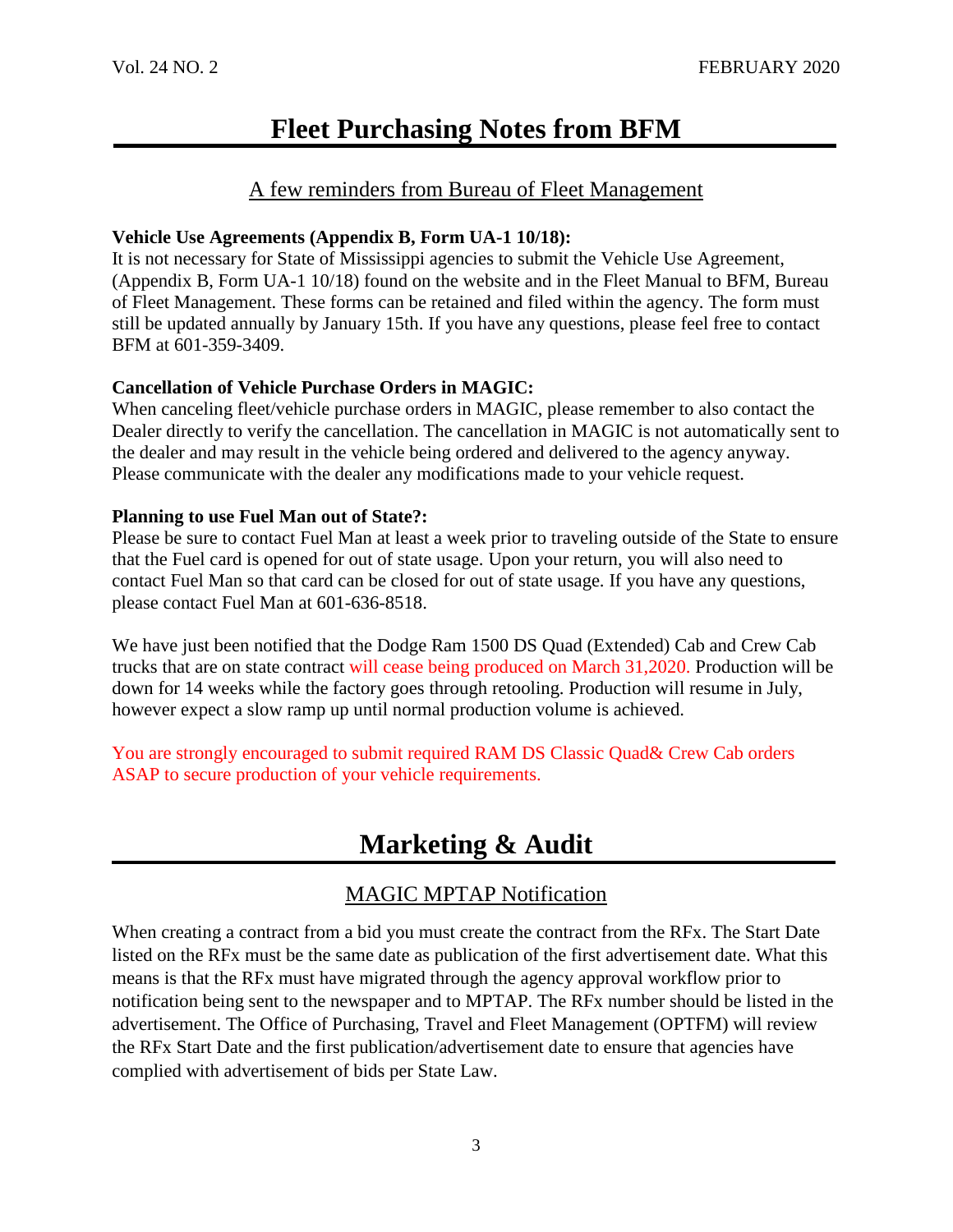#### **Example: Requested Advertisement Dates:**

February 13, 2020 February 20, 2020 **RFx Start Date:** February 13, 2020 **First Advertisement Date:** February 13, 2020

# **Travel**

You shouted and we listened! The Office of Purchasing, Travel and Fleet Management (OPTFM) is happy to announce the establishment of the NASPO ValuePoint Cooperative agreement for Out-of-State vehicle rental services through the vendor, Hertz Corporation. This cooperative contract was approved as an option for agencies and governing authorities to save dollars on out-of-state rentals that are not currently covered by our in-state vehicle rental contracts. This cooperative contract can be viewed on our website at the following link: [https://www.ms.gov/dfa/contract\\_bid\\_search/Contract/Details/6350?AppId=1&Keyword=vehicl](https://www.ms.gov/dfa/contract_bid_search/Contract/Details/6350?AppId=1&Keyword=vehicle) [e](https://www.ms.gov/dfa/contract_bid_search/Contract/Details/6350?AppId=1&Keyword=vehicle)

Thank you for your patience and Happy Renting!!!

# **P-Card Corner**

## Procurement Card

Having a State Procurement Card is an asset to any State Agency or Department. The card can be used for any approved purchases ranging from small dollar amounts up to \$5,000.00. The procurement card can also be used to purchase contract items as well as non-contract items. Just as individuals are assigned procurement cards, state agencies and departments can be assigned one card for agency and/or departmental use. When a card is assigned to an agency or department, anyone within the agency or department can sign the card out and use it for approved purchases. After those purchases have been made, the card should be signed back in. The rules and regulations for an agency/departmental card are the same as an individual assigned procurement card. For more details on how to set up an agency/departmental card or individual card for your agency or department, contact Yolanda Thurman, Procurement Card Administrator, at Yolanda.Thurman@dfa.ms.gov or 601-359-2016 or Steve Tucker, Director of Marketing, Travel and Card Program at Stephen.Tucker@dfa.ms.gov or 601-359-3107